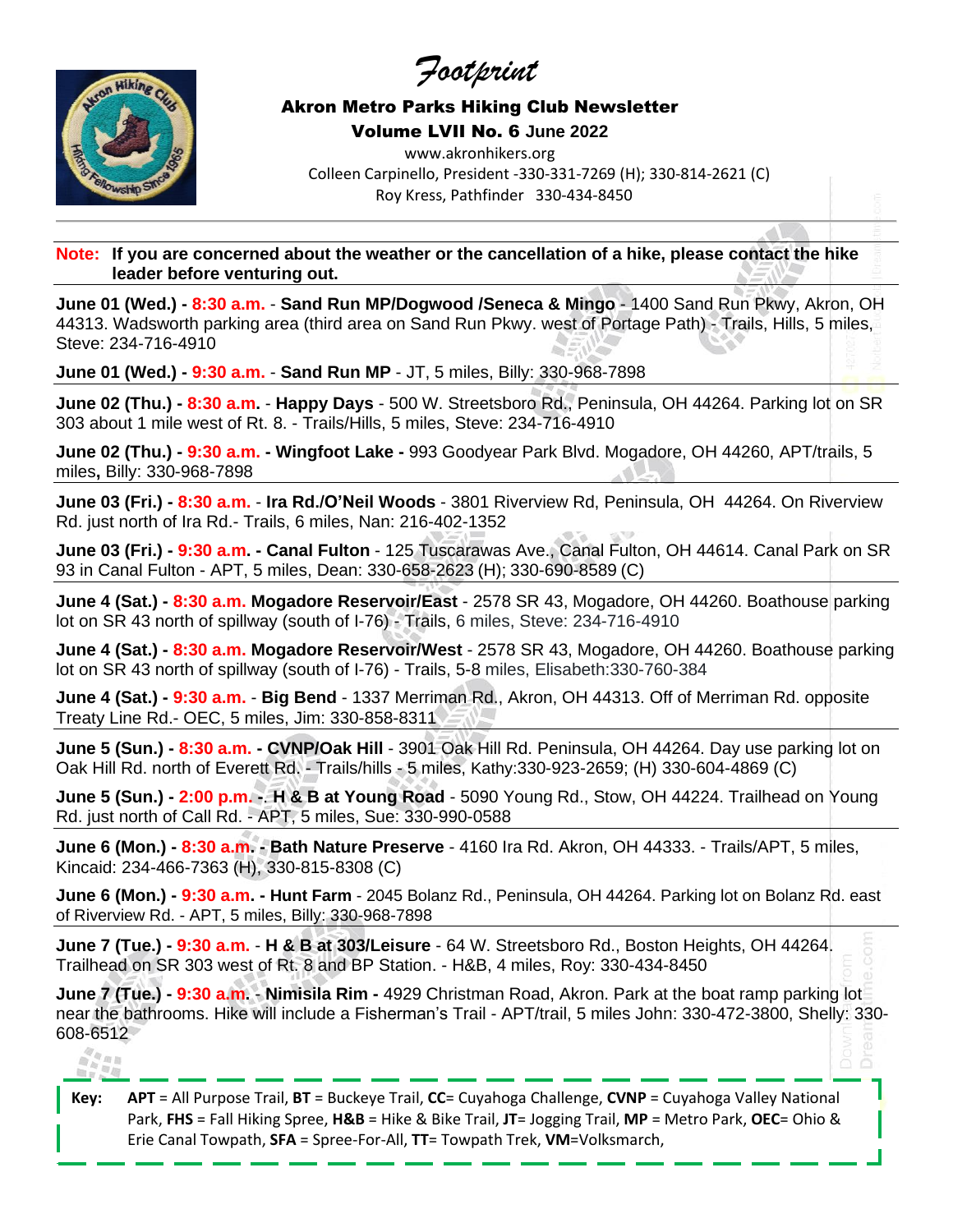June 2022

**June 7 (Tue.) - 4:00 p.m.** - **Firestone MP-** 2620 Harrington Rd., Akron, OH 44319. Tuscarawas parking lot on Harrington Rd. south of Swartz. - Trails, 4 miles, Bruce: 330-794-1039

**June 8 (Wed.) - 8:30 a.m.** - **Lock 29** - 1648 Mill St., Peninsula, OH 44264. Parking lot behind train station, north side of SR 303. - OEC & Buckeye Trail, 8 miles, Kincaid: 234-466-7363 (H), 330-815-8308 (C)

**June 8 (Wed.) -** *10:00 a.m.* - **Gervasi Winery** 1700 55th Street NE (across the street from Rice Nursery), Canton, Ohio 44721. We will hike the Middle Branch Trail starting at the Gervasi Winery overflow parking lot. We will eat at the Winery's outdoor patio by the lake, weather permitting. - Trails, 5 miles, Diane:234-788-5469

**June 9 (Thu.) - 8:30 a.m. - Sand Run MP/Dogwood & Mingo** - 1400 Sand Run Pkwy, Akron, OH 44313. Wadsworth parking area (third area on Sand Run Pkwy. west of Portage Path) - Trails, Hills, 5 miles, Kathy: 330-923-2659; (H) 330-604-4869 (C)

**June 9 (Thu.) - 9:30 a.m. - Sand Run MP**, JT, 5 miles, Billy: 330-968-7898

**June 10 (Fri.) - 8:30 a.m. - Hampton Hills MP -** 2925 Akron Peninsula Rd. Akron, OH 44313. Meet in parking lot off Akron-Peninsula Road just north of Bath Rd. -Trails/steps, 5 miles, Marie: 330-618-4657 (C)

**June 10 (Fri.) - 9:30 a.m. - Manchester Rd.,** 2740 Manchester Rd. Akron Oh, 44314, - APT, 5 miles, Lester 234-417-2054

**June 11 (Sat.) - 9:30 a.m.** *-* **Tallmadge Meadows**/**Club Picnic** - 1088 North Ave., Tallmadge, OH 44278. On SR 91 opposite Northmoreland Ave. - Trails/APT, 6 miles, Kathy: 330-923-2659; (H) 330-604-4869(C), APT, 1-6 miles, Billy: Billy:330-968-7898

**June 12 (Sun.) - 8:30 a.m.- Cascade Valley/Oxbow Area/Valley View Area** - 1212 Cuyahoga St. Akron Oh 44313. We'll hike the new trail in the old Valley View Golf Course and continue across the street to the Overlook and the river below. - Pavement, trails, hills. 5 miles, Steve: 234-716-4910

**June 12 (Sun.) - 9:30 a.m.- Cascade Valley/Valley View Area -** 1212 Cuyahoga St Akron OH 44313 - Look for the big silver sculpture as you near the parking lot. - Pavement/trails, 5 miles, Kincaid: 234-466-7363 (H), 330-815-8308 (C)

**June 12 (Sun.) - 2:00 p.m.- Freedom Trail/Tallmadge** - 245 Northeast Ave. Tallmadge, OH 44278. Lion's Park at end of Lions Park Dr. off of Northeast Ave. in Tallmadge - H & B, 6 miles, Sue: 330-990-0588

**June 13 (Mon.) - 8:30 a.m. - CVNP, Everett Rd./Riding Run/Furnace Run,** - 2370 Everett Rd., Peninsula, OH 44264. Everett Rd. west of Riverview. - Trails/hills, 6 miles, Kathy: 330-923-2659 (H), 330-604-4869 (C)

**June 13 (Mon.) - 9:30 a.m. - Ira Rd** - 3801 Riverview Rd, Peninsula, OH 44264. On Riverview Rd. just north of Ira Rd.- OEC, 6 miles, Billy:330-968-7898

**June 14 (Tue.) - 9:30 a.m.** - **Hudson Plaza/Leisure** - 134 W. Streetsboro St., Hudson, OH 44236. Hudson Plaza (near McDonald's) on SR 303 west of SR 91. - Parks/sidewalks, 4 miles, Roy: 330-434-8450

**June 14 (Tue.) -** *10:30 a.m.* - **Fairview Trailhead** "Skoops Ice Cream Hike"*,* 5 Fairview Ave, Barberton 44203, off of East State Street. Parking is available on both sides of Fairview Ave. After hike we'll go to Skoops, which is located a short walking distance from the trailhead parking lot. They offer food, lots of delicious ice cream treats, and a lovely shaded seating area. APT, 5 Miles, Shelly (330) 608-6512

**June 15 (Wed.) - 8:30 a.m.** - **Sand Run MP/ Schumacher/Valley Link** - 1400 Sand Run Pkwy, Akron, OH 44313. Wadsworth parking area (third area on Sand Run Parkway west of Portage Path) - Trails/hills, 6 miles, Marie: 330-618-4657 (C)

**June 15 (Wed.) - 9:30 a.m.** - **Sand Run MP, JT,** 5 miles, Jim: 330-858-8311

**June 16 Thu.) - 8:30 a.m.** - **Vanderhoof** - 2445 Vanderhoof Rd., Barberton, OH 44203. Trailhead on Vanderhoof Rd. west of Van Buren Rd. - APT, Dean 330-658-2623 (H); 330-690-8589 (C)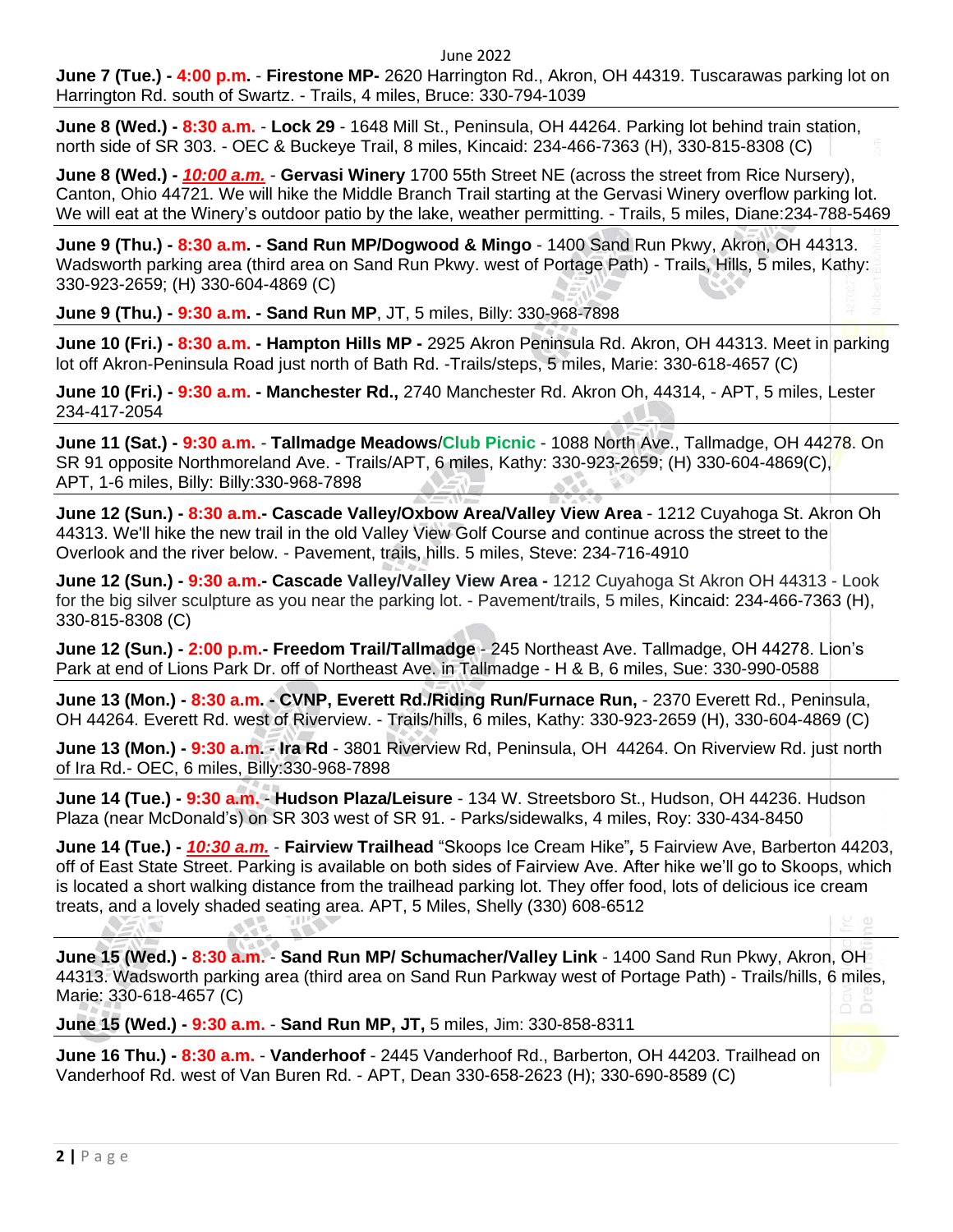## June 2022

**June 16 Thu.) - 9:30 a.m. - Oenslager Nature Center -** 6100 Ridge Rd., park in second PL, 3-mile leisure, 1 mile option, Wadsworth, Oenslager Nature Center at Alderfer-Chatfield Wildlife Sanctuary (formerly Wolf Creek), Allow extra time, trails, Hills, APT, Steps,1-3 miles, Susan: 216-374-2613

**June 17 (Fri.) - 8:30 a.m**.- **Deep Lock Quarry MP (Valley Picnic Area) -** 5779 Riverview Rd., Peninsula, OH 44264. On Riverview Rd. south of SR 303. - Trails/OEC, 5 miles, Kathy: 330-923-2659 (H), 330-604-4869 (C)

**June 17 (Fri.) - 9:30 a.m**.- **Deep Lock Quarry MP**, APT, 5 miles, Billy: 330-968-7898

**June 18 (Sat.) - 8:30 a.m.** - **Silver Creek MP** - 5000 Hametown Rd., Norton, OH 44203. Off Hametown Rd. north of SR 585, Pheasant Run parking lot. Trails, 5 miles, Kincaid: 234-466-7363 (H), 330-815-8308 (C)

**June 18 (Sat.) - 9:30 a.m. - John Brown Tannery Park -** 100 Stow St. Kent OH, 44240 - APT, Sidewalks, Haymaker's Market, 5 miles, Billy 330-968-7898

**June 19 (Sun.) - 8:30 a.m. - CVNP/Oak Hill** - 3901 Oak Hill Rd. Peninsula, OH 44264. Day use parking lot on Oak Hill Rd. north of Everett Rd. - Trails/hills, 5 miles, Kincaid: 234-466-7363 (H), 330-815-8308 (C)

**June 19 (Sun.) - 2:00 p.m. - Wilbeth Road -** 392 W. Wilbeth Rd., Akron, Oh 44301. Trailhead on Wilbeth Rd. west of S. Main St. - OEC, 5 miles, Jim: 330-858-8311

**June 20 (Mon.) - 8:30 a.m.** - **Station Road Bridge** - 13513 Station Rd., Brecksville, 44141. On Riverview Rd. south of SR 82. - APT, 5 miles, Nan: 216-402-1352

**June 20 (Mon.) - 8:30 a.m.** - **Vanderhoof** - 2445 Vanderhoof Rd., Barberton, OH 44203. Trailhead on Vanderhoof Rd. west of Van Buren Rd. - APT, 5 miles, Dean: 330-658-2623 (H); 330-690-8589 (C)

**June 21 (Tue.) - 9:30 a.m.** - **Portage Lakes State Park** - 5031 Manchester Road, Akron. Park in the lot closest to the bathrooms which are located by taking the first right after pulling into the park - Trails, 5 miles John (330) 472-3800 Shelly (330) 608-6512.

**June 21 (Tue.) - 9:30 a.m.** - **H & B at 303/Leisure** - 64 W. Streetsboro Rd., Boston Heights, OH 44264. Trailhead on SR 303 west of Rt. 8 and BP Station. - H&B, 4 miles, Roy: 330-434-8450

**June 22 (Wed.) - 8:30 a.m**.- **CVNP**, **Snowville Rd** - 10112 Riverview Rd. Brecksville OH 44141. Parking lot is between Snowville Rd. and Highland/Vaughan Rd. between the two buildings. Use the driveway by the northern building - it is unmarked. Buckeye Trail, Trails, hills, 6 miles. Steve: 234-716-4910

**June 22 (Wed.) - 9:30 a.m**.- **Botzum** - 2928 Riverview Rd., Akron, OH 44313. Trailhead on Riverview Rd. south of Bath Rd. - OEC, 5 miles, Sue: 330-990-0588

**June 23 (Thu.) - 8:30 a.m. - CVNP, Everett Rd./Perkins/Riding Run,** - 2370 Everett Rd., Peninsula, OH 44264. Everett Rd. west of Riverview. - Trails/hills, 5 miles, Nan: 216-402-1352

**June 23 (Thu.) - 9:30 a.m.** - **Hunt Farm** - 2045 Bolanz Rd., Peninsula, OH 44264. Parking lot on Bolanz Rd. east of Riverview Rd. - APT, 5 miles, Jim: 330-858-8311

**June 24 (Fri.) - 8:30 a.m.** - **Station Road Bridge** - 13513 Station Rd., Brecksville, 44141. On Riverview Rd. south of SR 82. Strenuous hike, portions of Hemlock Loop, Deer Lick Loop and Buckeye Trail, Allow three hours for hike. - Trails, hills, 7 miles, Kathy: 330-923-2659; (H) 330-604-4869 (C)

**June 24 (Fri.) - 8:30 a.m.** - **Canal Fulton** - 125 Tuscarawas Ave., Canal Fulton, OH 44614. Canal Park on SR 93 in Canal Fulton, APT, 5 miles, 5 miles, Dean: 330-658-2623 (H); 330-690-8589 (C)

**June 25 (Sat.) - 9:30 a.m.** - **Nimisila Rim**, 4929 Christman Rd. Akron, OH 44319. Take S. Main St. south of Rt. 619 1 1/4 miles to E. Caston Rd. Turn left on E. Caston Rd. .3-.4 mile to Christman Rd. Turn right on Christman Rd. to 4929 Christman Rd. Park access street. 1st Parking Lot, - Trails - 5 miles, Lester: 234-417-2054

**Jun 25 (Sat.)** -*10:00 a.m*.- **McDonough Wildlife Refuge -** 2196 Rosemar Road, Vienna, WV 26105. Restrooms available at trailhead. About a 2.5-hour drive from Akron. Lunch after hike at Blennerhassett Hotel, 320 Market Street, Parkersburg, WV 26101. After lunch purchase tickets (\$12 RT) at nearby Blennerhassett Museum of Regional History located at 137 Juliana Street in Parkersburg for 20-minute sternwheeler ride to